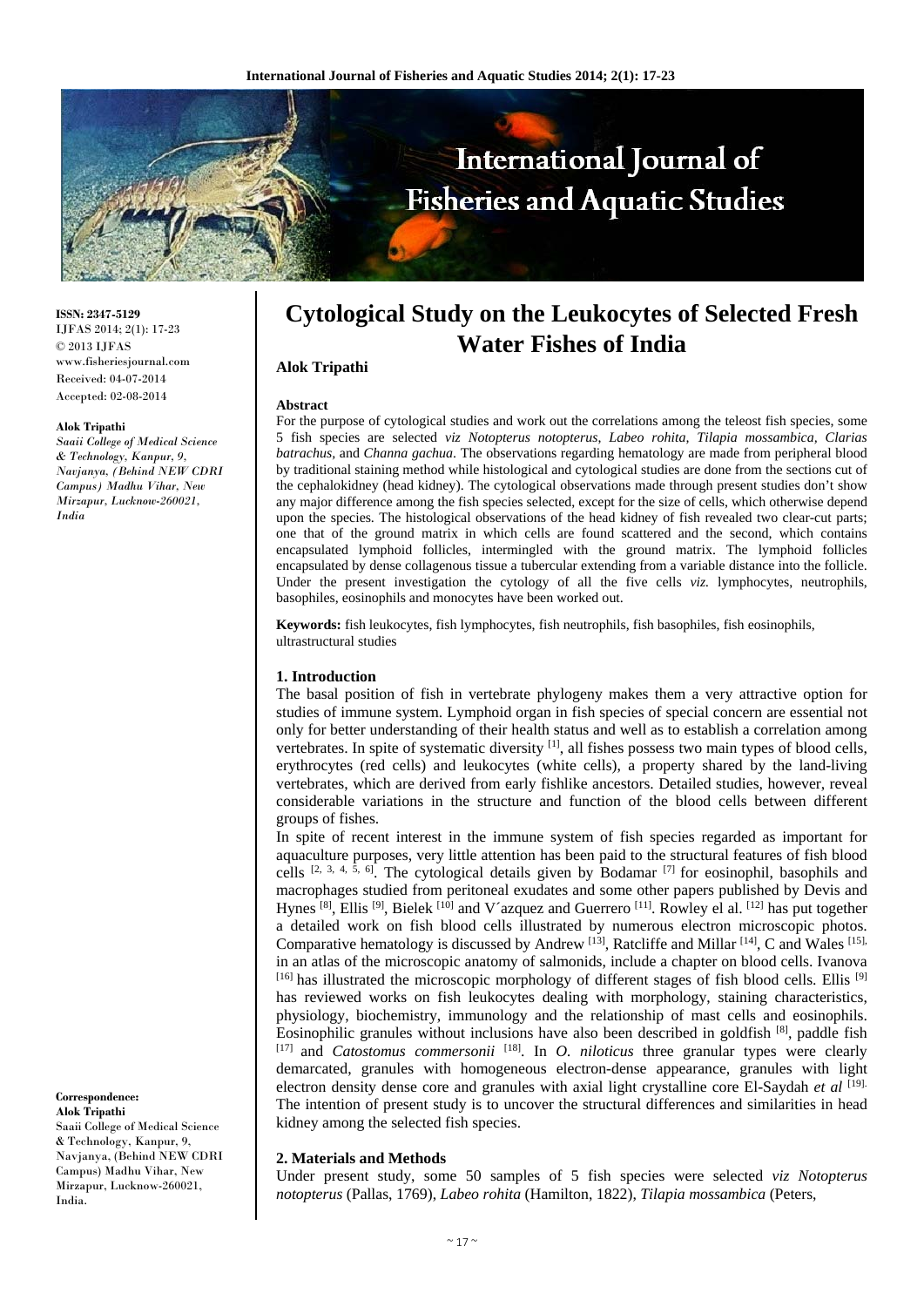1852), *Clarias batrachus* (Linnaeus, 1758)*,* and *Channa gachua* (Hamilton, 1822). Selected fishes brought to the laboratory and kept in an aquarium for a couple of days. For the morphological observation of blood leukocytes with the help of light microscope, smear of fish blood was prepared and stained as per method given by Anderson, [20]. Size of blood cells has been calculated with the help of micrometer eyepiece in light microscope while simple calculations were used for electron microscopic observations.

Fishes were dissected for the purpose of head kidney and samples were preserved according to need of study. The normal head kidney of healthy *Channa gachua* was taken out and preserved in aqueous Bouin's fluid for 48-72 hours. The tissue was then processed routinely and prepared into paraffin blocks. The blocks of the tissue were cut at 4-6 m thickness and stained with Delafield's Haematoxylin and Eosin (H.E.) sections were studied under microscopes on different magnification and photographed. Similarly, for cytological observations, the samples for the electron microscopic studies were prepared as per procedure given by Madeley<sup>[21]</sup>. The



**Fig 1:** Photograph of light microscope showing the various WBCs after staining (x450).

The histological observations of the head kidney of fish revealed two clear-cut parts; one that of ground matrix in which cells are found scattered and the second, which contains encapsulated lymphoid follicles, intermingled with the ground matrix. The lymphoid follicles encapsulated by dense collagen tissue a tubercular extending from a variable distance into the follicle. The parenchyma of follicles consists of an open mesh-work of reticuline fiber, which provides support for an ever-changing population of lymphocytes. The cortex consists of densely packed lymphocytes. The cells are scattered at their different stage of maturity (Fig.3). The cytological observations made through present studies didn't show any major difference among the fish species selected, except for the mild variations in the size of cells, which otherwise depended upon the species (Figs .4-5).

The cellular structures of some five types of cells are worked

tissues of head kidney from the healthy fishes were fixed in C solution and ultra-thin sections were visualized under transmission electron microscope at various magnifications.

# **3. Results**

Observations made under the present study are based on the comparative dimension and morphology of the tissues, cells and cellular organelles. The cells under light microscope appeared as seen in typical blood differential leukocytes count slide except mild variation in their sizes. Under these observations, the leukocytes recognized are neutrophils, basophiles and eosinophils in granulocytes while large and small lymphocytes and monocytes, which were not clearly demarcated from those of monocytes (fig.1). An average variation in size of eosinophils reported from 11.5 to 7.2m while 12.8-9.6 µm for neutrophils. No size of basophile could be reported. Likewise, an average variation in size for lymphocytes and monocytes was observed from 7-4.8 $\mu$ m and 10.9-8.8  $\mu$ m respectively (fig.2).



**Fig 2:** Graph showing the cooperative size of WBCs in the selected fish species.

out from all the selected fish species, which were recognized as lymphocyte, monocyte, neutrophil, eosinophil and basophile based on their morphological and cytological details. As far as normal cytological organelles are concerned, the cytoplasm of the all five cell types contained typical cell organelles while mitochondria, vacuoles, lysozymes and granules were prominently appeared. Among the ER, rER is rarely encountered. Apart from these cells, some macrophages are also encountered from the lymphoid follicles, during the course of study. The lymphohematopoietic cells are seen scattered randomly throughout stroma of heterogeneous fibroblastic reticular cells among which sinusoidal blood vessels are scattered in the sections. Every hematopoietic cell lineage seems to be differentiated from cell progenitor Antigen Processing Cells (APC) and B-lymphocytes are also seen to be present in the head kidney.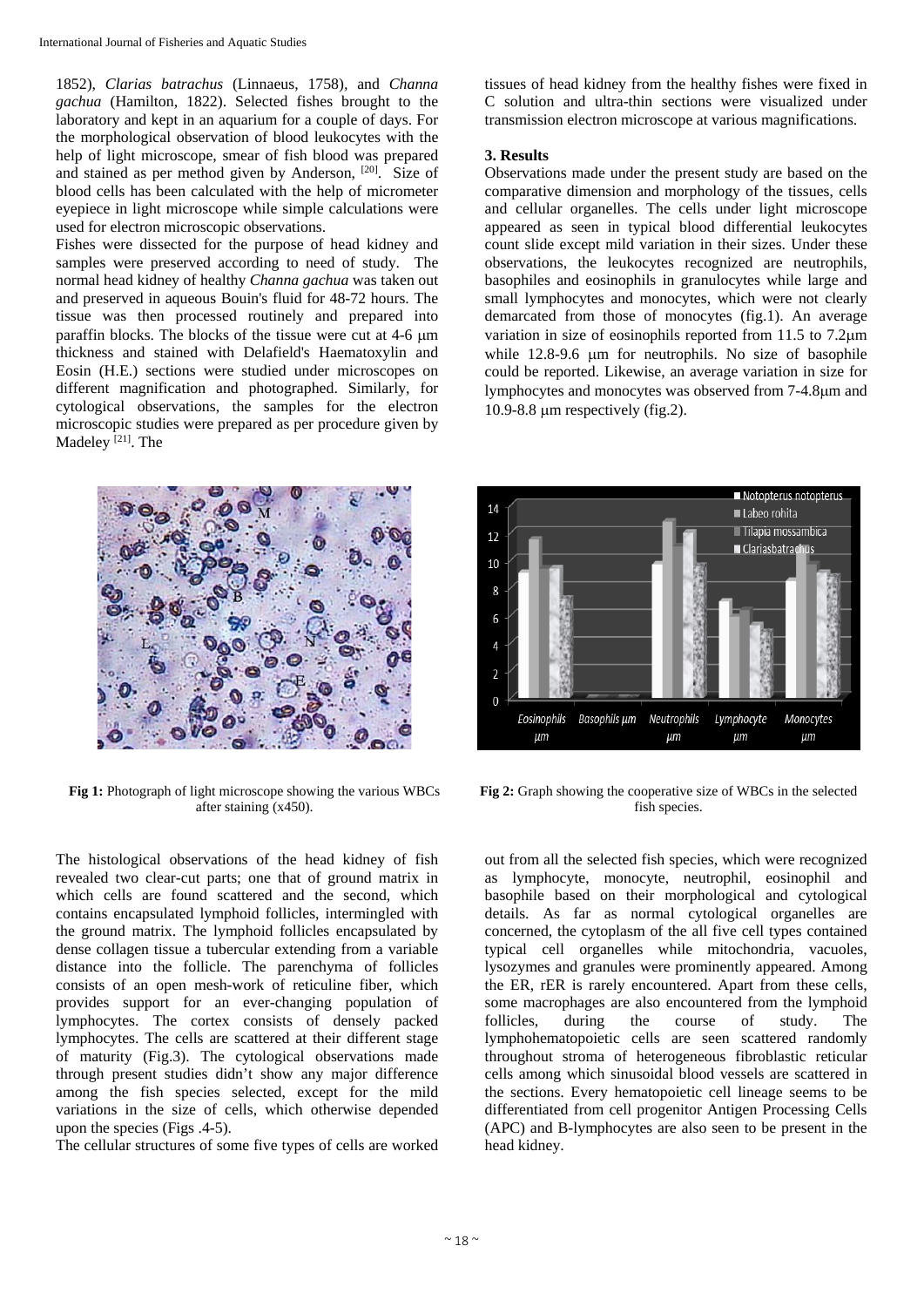

**Fig 3:** Histological photograph of head kidney (x450) **Fig 4:** Ultrastructure of *L. rohita* showing the intact



and scattered lymphoid cells (x13.5K).



**Fig 5:** Ultrastructure of head kidney of *N. notopterus*  with part of nucleus and other cell organelles (x55.5K)

# **3.1 Lymphocytes**

Under electron microscope, at low magnification, few lymphocytes like cells with a large nucleus surrounded by large number of mitochondria appeared in the distinct areas of kidney. The lympho-*hematopoietic* cells occur in scattered condition or forming pyroninophilic cell clusters. In some cases, various lymphoid cells are found to be scattered at various stages of their maturity including macrophages, granulocytes and lymphocytes (Fig**.** 6-7).



**Fig 6:** Ultrastructure of lymphocytes cell showing various cell organelles (x54.5K)

The size of the lymphocytes studied under present investigations is ranged between the  $2.8-3.9$  µm. The lymphocytes have round, densely stained nucleus with a pale basophilic non-granular cytoplasm. The nucleus is typically spherical but slightly intended, chromatin moderately condensed, nucleoli is not was not apparent. Cytoplasm contains a few mitochondria, rudimentary Golgi apparatus, a small number of ER and comparatively less number of free ribosome. The cell exhibits small cytoplasmic projection, which with SER appears as microvilli and more in number (Fig. 8)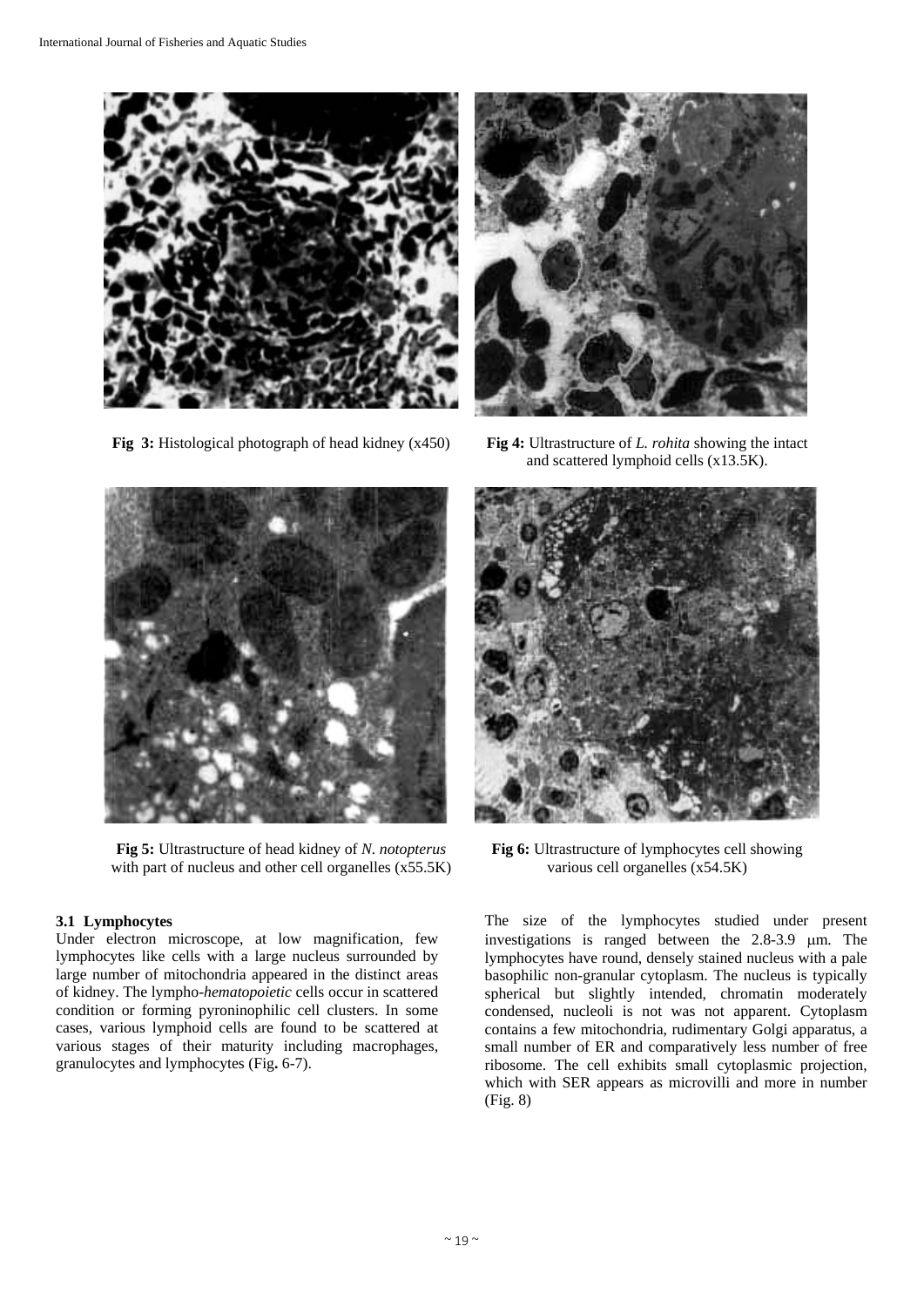

**Fig 7:** a section of head kidney showing the encapsulated lymphocytes (x11.5K)

#### **3.2 Monocytes**

Cell observed ultra-structurally in the electron microscope, as they were having a single large eccentrically placed nucleus with comparatively less stained WBC's with shape variable, but there is deep indentation near center, which tends to become more pronounced as cells mature so as to give a pseudo horse shoe shaped or bilobed appearance. Two or more nucleoli were visible. Cytoplasm seems to contain variable number of ribosome and polyribosome and relatively little RER. The Golgi apparatus is well developed and located within centromere in the vicinity of nuclear indentation. Small-elongated mitochondria are prolific. Numerous small pseudopodia extended from the cell reflecting phagocytic ability and amoeboid movement. The cytoplasmic granules of monocyte are electron dense homogenous and membrane bound. The size of the monocytes studied, ranged between the 5.5-8.8um (Fig.9).

## **3.3 Neutrophil**

Neutrophil had a multilobed nucleus with highly condensed chromatin reflecting low translation. Cytoplasm contains a considerable number of membrane



**Fig 8:** Ultrastructure of a monocytes showing that most of cell covered with a large nucleus (x64.5K).

bound granules.

The primary granules are large, spherical and electron dens. The specific granules are more specific, numerous, small, rod shaped with various densities and shape. All other cytoplasmic organelles are scarce, although the cytoplasm is particularly rich in dispensed glycogens. The nuclei did not contain a nucleolus, and the heterochromatin is distributed peripherally or in dispersed patches throughout the nucleoplasm. The endoplasm of these cells contained granules, which varies in size and density. Cytoplasm contains oval mitochondria, a golgi complex and profiles of rough and smooth endoplasmic reticulum membranes, smooth surfaced tubules, vesicles and glycogen. The hyaline cytoplasm observed around the periphery of these cells was most noticeable in surface projections as lamellipodia or ruffles. Mature neutrophils has few appropriate organelle for translation as it has very limited capacity to regenerate along with expanded lysosomal and specific enzymes, which are rapidly depleted by phagocytic activity. The neutrophils are thus incapable of continuous functioning and degenerate after single burst activity (Fig.10).



**Fig 9:** Ultrastructure of monocytes with various cell organelles (x84.5K)



**Fig 10:** Ultrastructure of neutrophils showing various types and size of granules (x95.5K)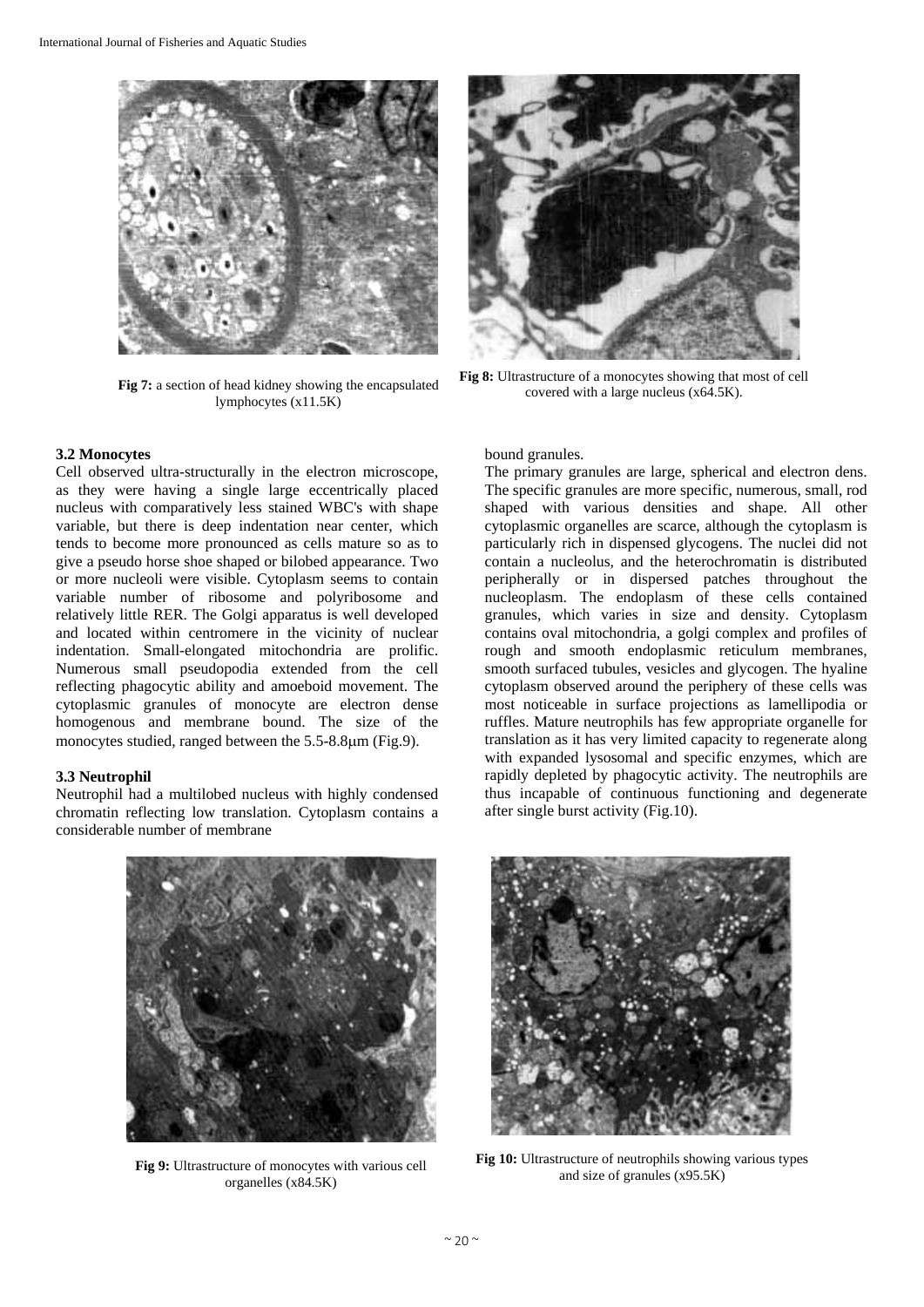

**Fig 11:** Ultrastructure of eosinophil with various cell organelles (x84.5K)

The size of the neutrophils observed, ranged between the 9.6- 12.8 µm. Dysfunctional neutrophils are the main cellular constitute of pus and thus referred as pus cells. The paucity of mitochondria and the abundance of glycogen in neutrophils reflect the importance of an aerobic mode of respiration. Neutrophils are highly motile cells moving through the intracellular spaces in a crawling fashion with an undulating pseudopodium typically thrust out in a time of advanced stage.

## **3.4 Eosinophils**

Eosinophils are with large ovoid specific granules each containing elongated crystalloid regular discoidal shape, bilobed nucleus, placed eccentrically in the periphery. The cytoplasm contains characteristic extensive



**Fig 12:** Ultrastructure of granules of eosinophil (x115.5K)

smooth ER. Glycogen is abundant and there is a scattered oval mitochondria dispersed throughout the cell. Their large, densely stained, irregular shaped granules easily recognized them. The granules appeared to be either smooth or lightly stippled (granular). Their nuclei had patches of heterochromatin around their borders and distributed throughout the nucleoplasm. A small nucleolus was infrequently observed. The endoplasm of the cell was composed of granules, small vesicles, many profiles of tubular, SER, a modest amount of RER and a prominent Golgi complex. The observed size of the eosinophils, ranged between the  $9.6 - 12.8 \mu m$  (Fig.11-12).



**Fig 13:** Ultrastructure of basophile showing large portion of nucleus surrounded by the granules (95.5K)

## **3.5 Basophile**

Basophiles have characteristic bilobed nucleus large specific granules are membrane bound round or oval in shape and filled with closely packed electron dense materials. Size of basophiles is larger than eosinophils but less in number. A small population of small granules is also found around the nucleus. Cytoplasm also contains free ribosome, mitochondria and glycogen while plasma membrane exhibit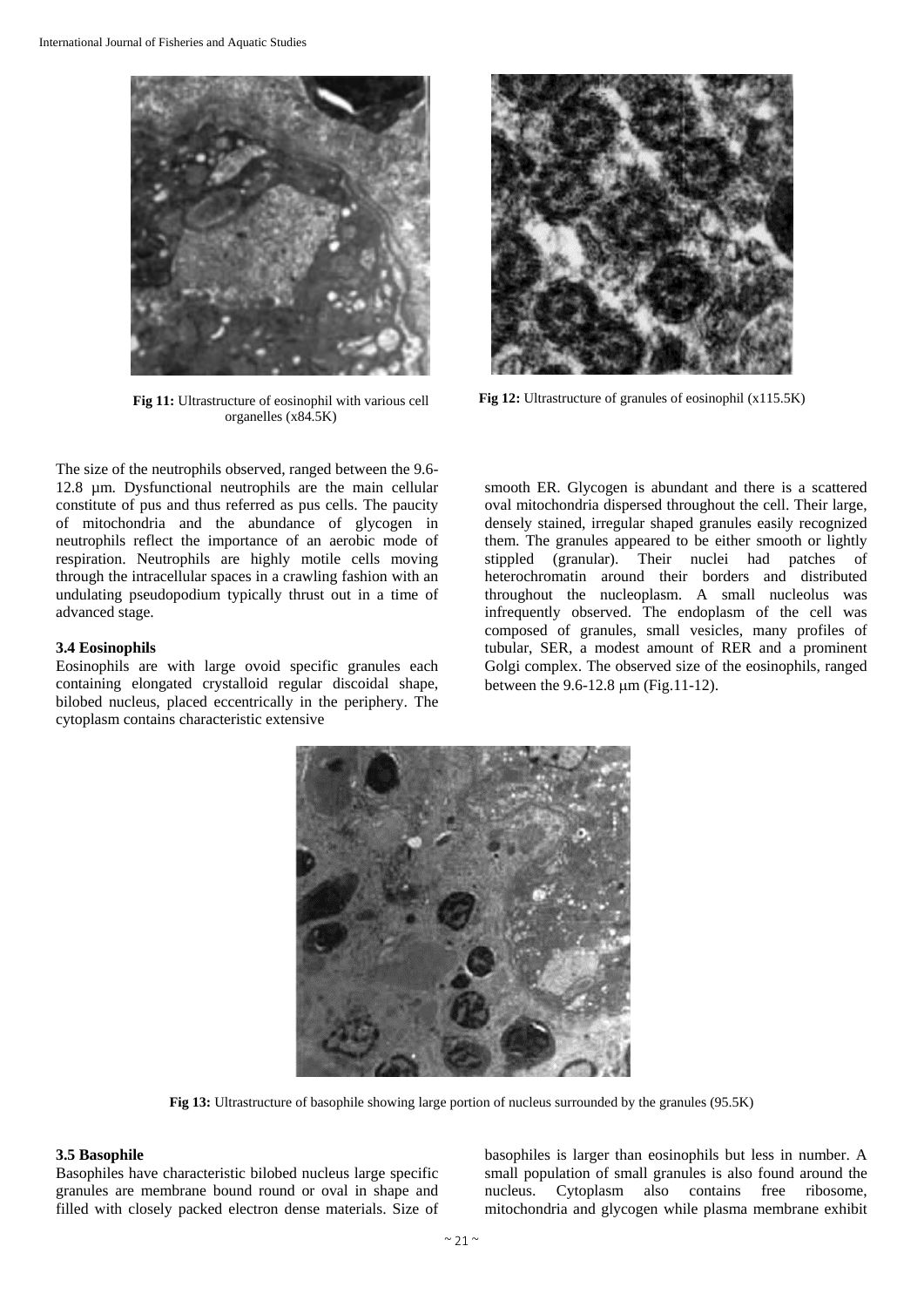blunt irregular spaced surface projections. The size of the basophiles observed under present studies ranged between the  $9.6 - 12.8 \text{ µm}$  (Fig. 13).

# **4. Discussion**

The cytological observations made through present studies didn't show any major difference among the fish species selected, except for the minor variation in size of cells, which otherwise depend upon the species. The superficial morphological structure of stained cells as appeared under light microscope was as usual as described by various authors. The histological observations of the head kidney of fish revealed two clear-cut parts; one that of ground matrix in which cells are found scattered and the second, which contains encapsulated lymphoid follicles, intermingled with the ground matrix. The lymphoid follicles encapsulated by dense collagen tissue a tubercular extending from a variable distance into the follicle. The parenchyma of follicles consists of an open mesh-work of reticuline fiber, which provides support for an ever-changing population of lymphocytes. The cortex consists of densely packed lymphocytes. The cells are scattered at their different stage of maturity.

Under the present studies, the cytology of blood cells is compared with the observation made by Bodammer [22], Vazquez and Guerrero [11]. Under the present investigation the cellular structure of some five types of cells has worked out from all the fish species, which were lymphocyte, monocyte, neutrophils, eosinophils and basophiles. The cytoplasm of the entire five cells contains typical cell mitochondria, vacuoles, lysozymes and granules but ER especially rER are rarely encountered. The description given here about the occurrence and structure is closely related with Fange<sup>[23]</sup>.

The present cytological structures worked out of fish blood cell are also getting supported by the finding reported by Fange <sup>[23]</sup>. There are two different type of lymphocytes could be recognized in this work; as a normal cell with the cytoplasm contain mitochondria, ER ribosome and golgi bodies while another one was as antigen presenting cell (APC) which contain dense chromatin fiber in the periphery of the nucleus. The cellular detail of lymphocytes given in this work is supported by Ellis<sup>[9]</sup>, Chihaya *et al* <sup>[24]</sup>.

The structure of monocyte also, described in this work is coincides with the structure given by Bodammer [22]. Cytology of this cell clearly reflecting its phagocytic nature as it contained large eccentrically placed nucleus with comparatively less stained WBC's. Shape was variable, but there is deep indentation near center, which tends to become more pronounced as cells mature and thus give a horseshoe shaped or bilobed appearance. Two or more nucleoli may be visible. Cytoplasm seems to contain variable number of ribosome and polyribosome and relatively little RER. The golgi apparatus is well developed and located within the centromere in vicinity of nuclear indentation. Numerous small pseudopodia extended from the cell reflecting phagocytic ability and amoeboid movement. The cytoplasmic granules of monocyte are electron dense homogenous and membrane bound.

The cells interpreted as eosinophils in this study and their fine structure were similar to that of eosinophils in the blood of *Carassius auratus* [8] *Catostomus commersoni* [18], *https://www.google.co.in/search?q=Scyliorhinus+canicula& oq=Scyliorhinus+canicula&aqs=chrome..69i57j0l5.230j0j9*

# *&sourceid=chrome&es\_sm=93&ie=UTF-8*

[25] and larval *Lampetra* sp. Like the granules found in the eosinophils from the species mentioned above, those from the cells in striped bass lacked the crystalline substructure commonly found in eosinophil granules in mammals. Some workers have suggested the potentially lytic capabilities of these granules in fish eosinophils, and their relationship to the granulocytes of higher vertebrates. The striped bass eosinophils were differentiated from basophils on the basis that the latter are not believed to be phagocytic either in fish [9] or in mammals as reported by various workers.

To mammalian hematologists, the neutrophil is known as an actively phagocytic and mobile cell that responds rapidly to the presence of antigens and/or other inflammatory agents. For students of fish hematology however, the identification and function of these cells have been a difficult and controversial issue. There have been recent and important advances of our understanding in neutrophils in fish. It is also known as polymorphonuclear leukocytes, it is presently accepted that their nuclei show varying degrees of lobulation, depending on the species [9] or on their state of maturation [26]. Their typical oval or elongate granules are normally of one type for a given species and generally present an internal structure that is either striate  $[27]$  or crystalline  $[26]$ . Like the nucleus, variations in granule structure within neutrophils of a particular species may depend upon the maturity of the cell  $[10]$   $[26]$ . The identification parameters of granular leukocytes are specific granules filling the cytoplasm. The main form of specific granules in neutrophils of bony fish of various phylogenetic groups is an elongated granule with different distribution of fibrils or a granule that has crystalloid formed from fibrils. The main form of eosinophil granules was large, electron-dense and homogenous in nature [28].

The appearance of activated cell and/or debris containing macrophages in the healthy fish suggests that the latter were compromised in some way at the time the experiment was conducted. This could have served as a source or stimulus for immature neutrophils that was recovered. The structure of basophiles given in this work is also compared with those of Bodammer  $^{[22]}$  and found to be similar.

# **5. References**

- 1. Nelson JS. Fishes of World 2nd Ed. John Wiley & Sons, New York, 1984
- 2. Barber DL, Westermann JEM, White MG. The blood cells of the antarctic icefish *Chaenocephalus aceratus* Lönnberg: light and electron microscopic observations. J Fish Biol 1981; 19:11-28.
- 3. Bielek E. Development stages and localization of peroxidatic activity in the leucocytes of three teleost species (Cyprinus carpio L; Tinca tinca L.; Salmo gairdneri Richardson) Cell Tissue Res 1981; 220:163- 180.
- 4. Savage AG. The ultrastructure of the blood cells of the pike *Esox lucius* L. J Morphol 1983; 178:187-206.
- 5. Esteban A, Muñoz MJ, Meseguer J. Blood cells of sea bass (Dicentrarchus labrax l.). Flow cytometric and microscopic studies 2000; 258(1):8-89.
- 6. Deneys V, Mazzon AM, Robert A, Duvillier H, De Bruyère M. Reliable and very sensitive method for counting low leukocyte numbers in platelet concentrates. Vox Sang 1994; 617:172-177.
- 7. López-Ruiz A, Esteban MA, Meseguer J. Blood cells of the gilthead seabream (Sparus aurata L.): light and